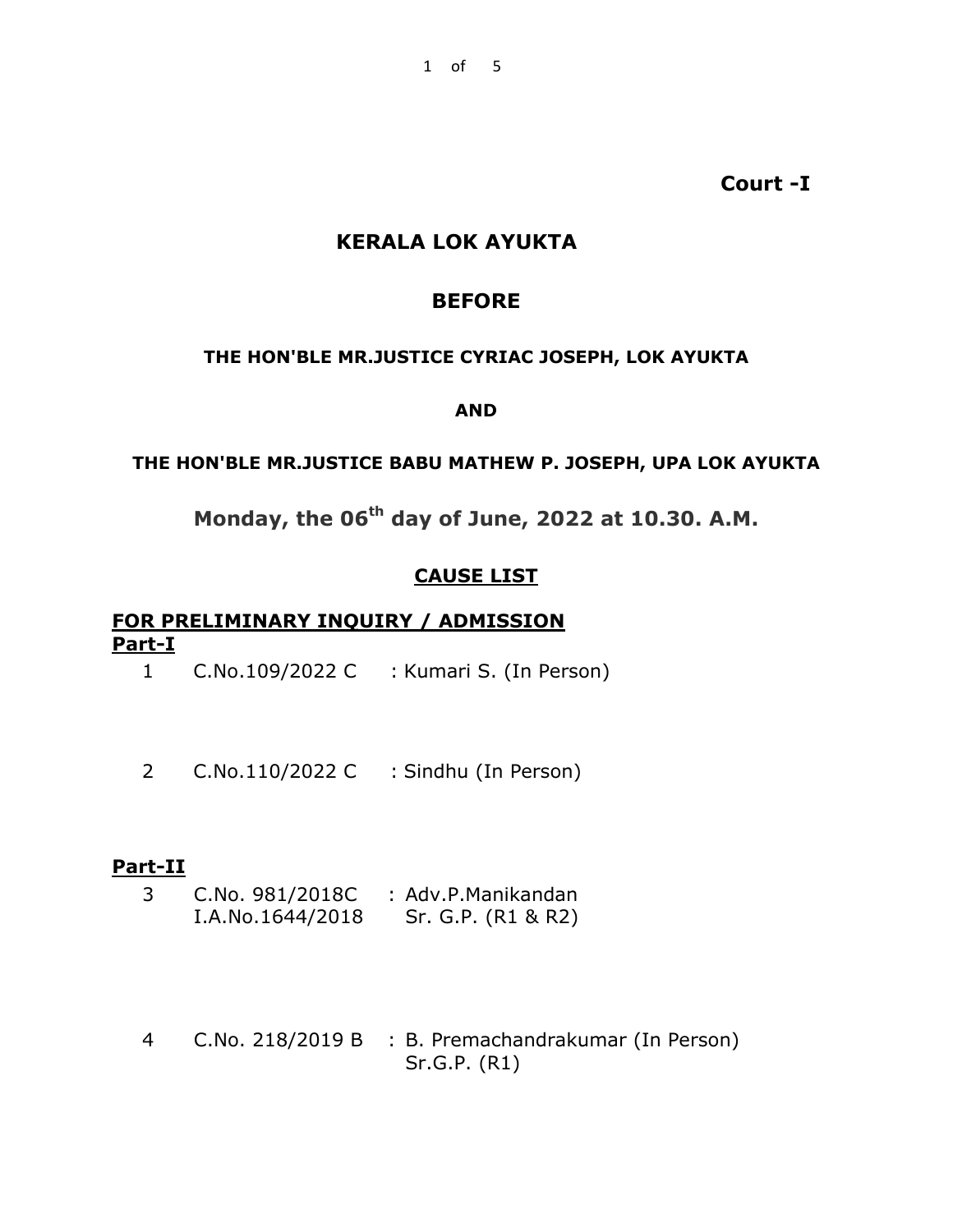| C.No. 66/2020 C  | : Adv. Babu P. Pothencode              |
|------------------|----------------------------------------|
| I.A. No.126/2020 | Adv.Issac Samuel, Standing Counsel for |
| I.A.No. 143/2021 | Kerala Water Authority (R1 to R4)      |

6 C.No.119/2020 D I.A.No. 209/2020 : Adv.Rajaprathap S.J. Sr.G.P. (R1 to R3)

### **C/W**

7 C.No.134/2020 B I.A.No.230/2020 : Adv.Rajaprathap S.J. Sr.G.P. (R1 to R5) Adv.C.Rajendran & Adv.Abdulla N.M. (R6)

### **FOR ACTION TAKEN REPORT/COMPLIANCE REPORT**

8 C.No.1014/2018 B : Adv. Babu P. Pothencode Adv. K.Vijayakumar, SC for KSRTC (R1 to R3)

### **FOR EXAMINATION OF WITNESSES**

| 9 | C.No.1027/2014 C : Adv.S.M.Nowfi & |                                             |
|---|------------------------------------|---------------------------------------------|
|   | I.A.No.1835/2018                   | Adv. Vishnu Nair                            |
|   | I.A.No.26/2019                     | Sr.G.P (R1 to R3, R5, R6, R7)               |
|   |                                    | Adv.M.Sethumohan (R4)                       |
|   |                                    | Superintendent of Police, Kerala Lok Ayukta |
|   |                                    | (Investigating Officer)                     |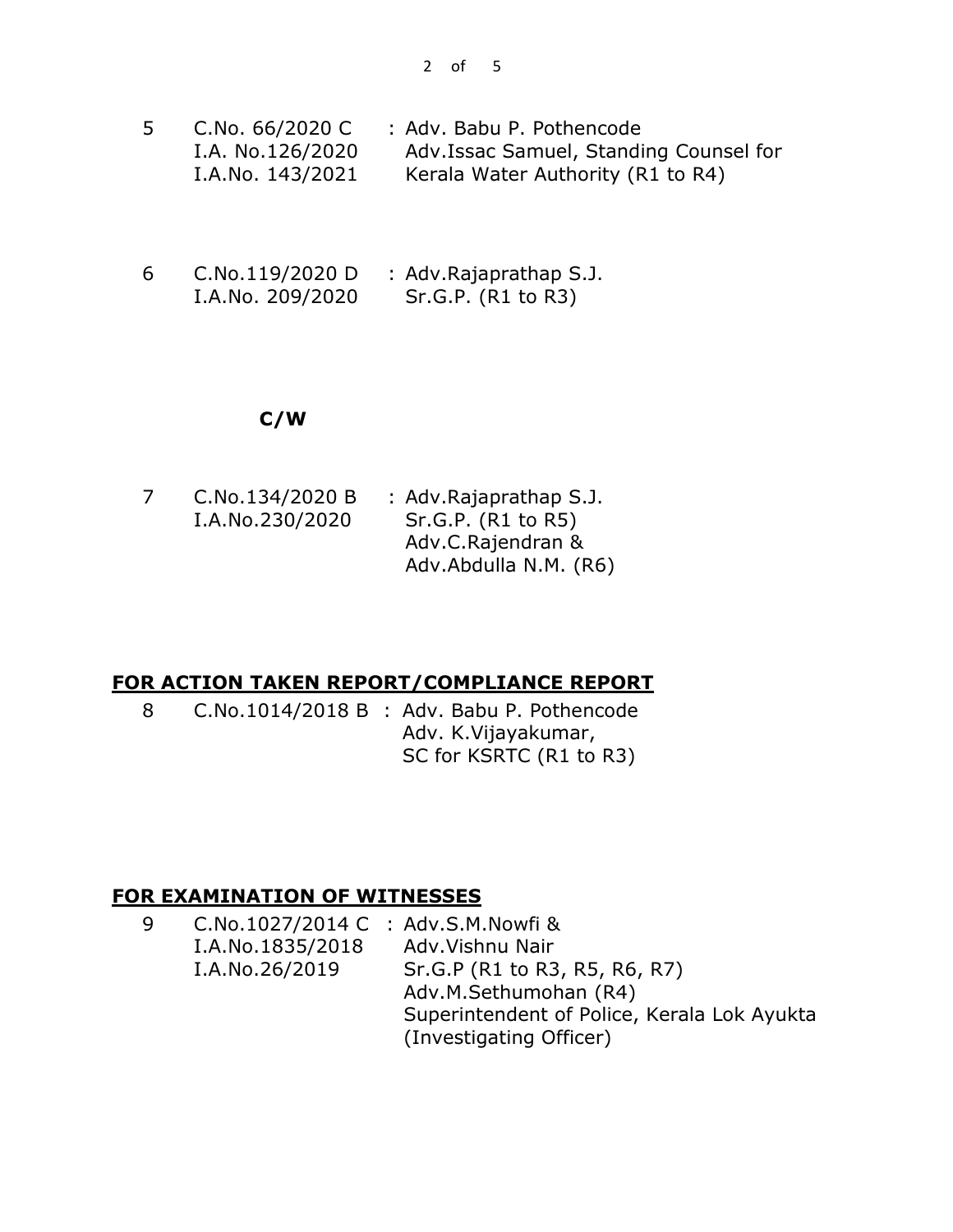3 of 5

10 C.No.471/2018 D : Adv.Nalanchira P. Krishnankutty I.A.No. 594/2018 Sr.G.P (R1) Adv. N Sunanda (R2)

#### **FOR DISPOSAL**

11 C.No.139/2019 B : Adv.Vakkom D.Sajeev Adv.Issac Samuel, SC for KWA (R)

#### **FOR HEARING ON ACTION TAKEN REPORT/COMPLIANCE REPORT**

| 12 | C.No.982/2015 C  | : Adv.J.Francis      |
|----|------------------|----------------------|
|    | I.A.No. 132/2022 | Adv.C.Rajendran (R1) |
|    |                  | Sr.G.P. (R2, R3)     |

### **FOR HEARING ON COMPLAINT**

- 13 C.No.2232/2012 B : Adv. A. G.Gireeshkumar Sr.G.P. (R1 to R3) Adv. H. P. Shabu (R4 to R7)
- 14 C.No.268/2013 C : Adv.B.R.Syam I.A.No. 177/2022 Sr.G.P. (R1 to R5)
- 15 C.No.869/2015 C : Adv.Girishkumar A.G. Sr.G.P. (R1 to R4)

\*\*\*\*\*\*\*\*\*\*\*\*\*\*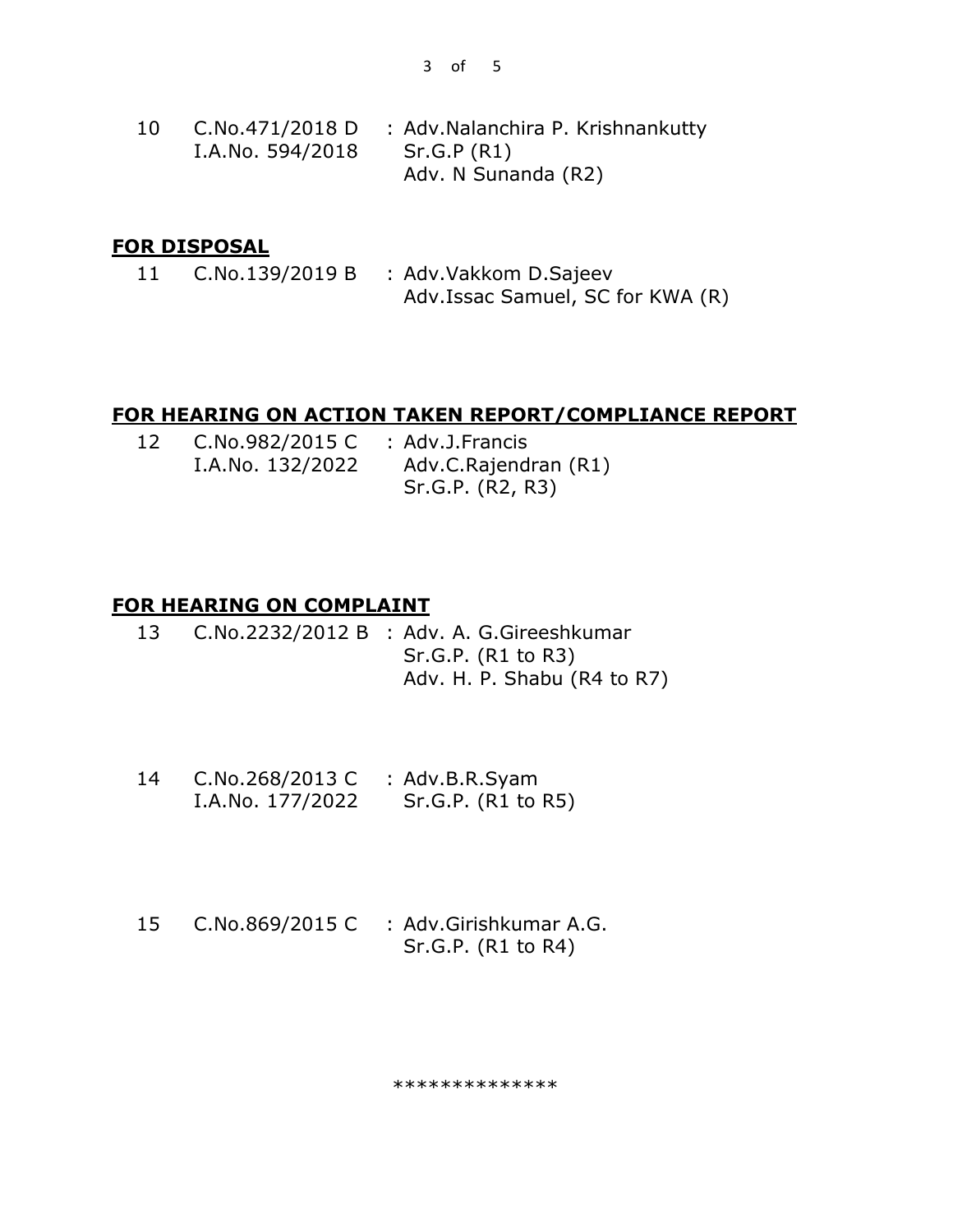**Court –II**

#### **KERALA LOK AYUKTA**

#### **BEFORE**

#### **THE HON'BLE MR.JUSTICE HARUN-UL-RASHID, UPA LOK AYUKTA**

# **Monday, the 06th day of June, 2022 at 10.30. A.M.**

### **CAUSE LIST**

#### **FOR PRELIMINARY INQUIRY / ADMISSION Part-I**

1 C.No. 112/2022 D : Adv. P. A. Sivakumar

#### **PLEADINGS**

- 2 C.No.200/2021 D : Adv.S.Suresh Babu Adv. V.S.Syam Kumar (R1 & R2) Sr.G.P. (R3)
- 3 C.No. 80/2022 D : Adv.K.K.Mohanadas Adv.N.Arjunan Pillai (R1) Adv.Dhanuja L.R. (R2) Sr.G.P. (R3) Adv.P.A.Mohammed Shah & Adv. Renoy Vincent (R4) Saranya S.B. (R5) (In Person)

### **FOR STEPS/EVIDENCE**

4 C.No.15/2021 B : Adv. Vattapara V.S. Sunilkumar & Adv. Rubeena Hilal Adv.B. Vasudevan Nair, SC for Kerala University (R1 to R3)